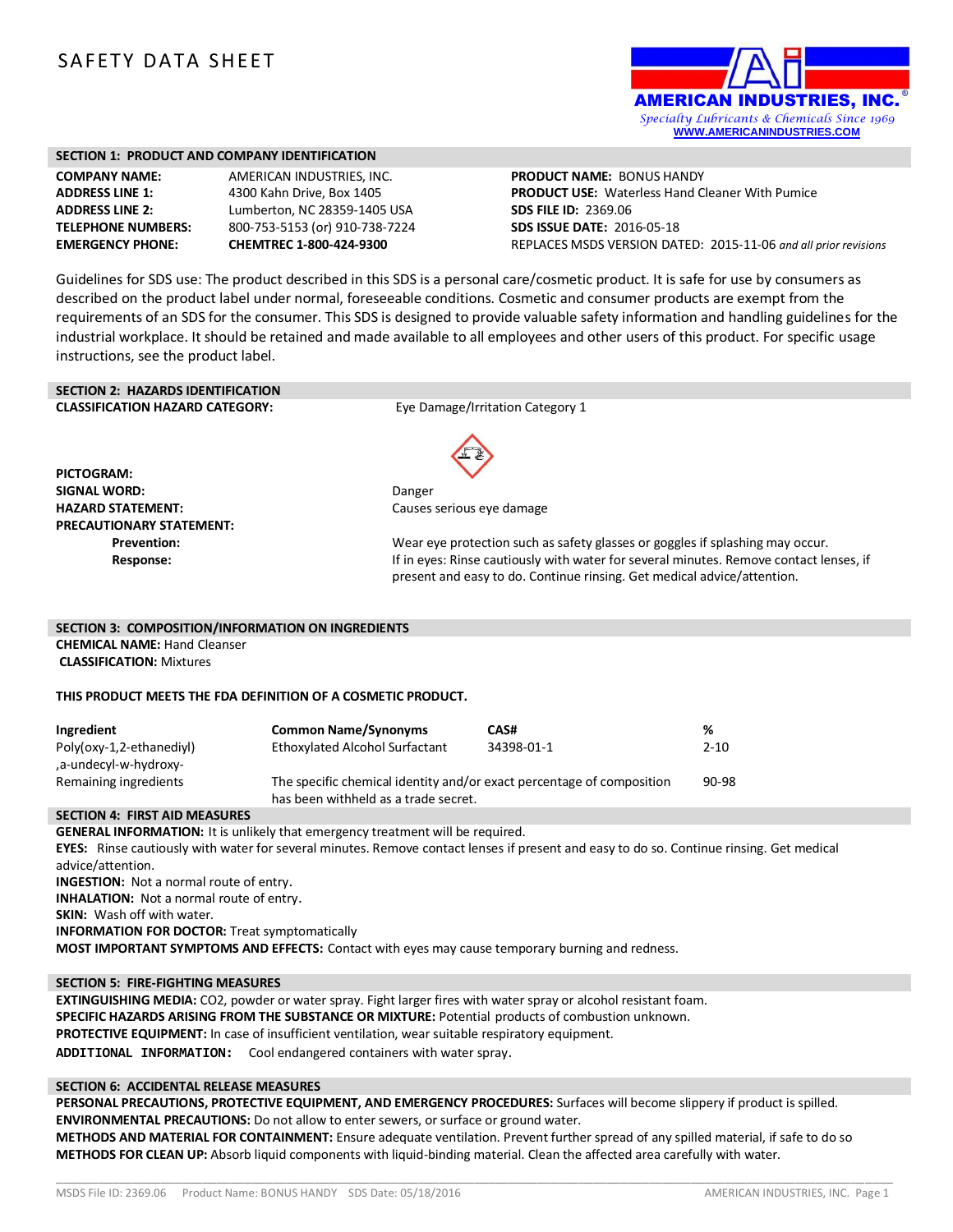#### **SECTION 7: HANDLING AND STORAGE**

**HANDLING**: Avoid contact with eyes.

**STORAGE REQUIREMENTS:** Store in a cool, dry location, out of direct sunlight. **INCOMPATIBLE MATERIAL:** None known based on information available.

#### **SECTION 8: EXPOSURE CONTROLS/PERSONAL PROTECTION**

**EXPOSURE GUIDELINES:** This product presents no health hazards to the user when used according to labels directions for its intended use. **PERMISSIBLE OR RECOMMENDED EXPOSURE LIMITS FOR MIXTURE:** ACGIH Undetermined. NIOSH Undetermined. OSHA Undetermined. **APPROPRIATE ENGINEERING CONTROLS:** See section 7. No additional data available.

**GENERAL HYGIENIC MEASURES:** Wash hands before breaks and at the end of work.

**EYES**: In case of splash risk, wear safety glasses.

**SKIN:** Not generally required.

**RESPIRATORS**: Not necessary if area is well ventilated.

#### **SECTION 9: PHYSICAL AND CHEMICAL PROPERTIES**

**APPEARANCE**: Thick green lotion. **ODOR:** Citrus. **ODOR THRESHOLD:** Not determined. **MELTING POINT/MELTING RANGE:** Not determined. FREEZING POINT: +32<sup>o</sup>F (0<sup>o</sup>C)

**FLASH POINT: >+210<sup>°</sup>F (>+99<sup>°</sup>C)** 

**FLAMMABILITY (solid, gas):** Not applicable. **IGNITION TEMPERATURE:** Not determined. **DECOMPOSITION TEMPERATURE:** Not determined. **SELF IGNITING:** Product is not self-igniting. **DANGER OF EXPLOSION:** Not determined. **VOC:** 0% by weight. **VISCOSITY:** Not determined. **EVAPORATION RATE**: Not determined **SPECIFIC GRAVITY:** 1.1 **SOLUBILITY IN WATER:** Soluble (liquid portion). **pH:** 6-7 **BOILING POINT: 212°F (100°C).** 

# **SECTION 10: STABILITY AND REACTIVITY**

**CHEMICAL STABILITY:** Product is stable if used as directed. **REACTIVITY:** Normally non-reactive. **INCOMPATIBLE MATERIALS:** Non known. **HAZARDOUS DECOMPOSITION:** None known. **CONDITIONS TO AVOID:** None known.

#### **SECTION 11: TOXICOLOGICAL INFORMATION**

**LIKELY ROUTES OF EXPOSURE:** Skin, Eye. **EYE:** Contact will cause burning and irritation. **SKIN:** Long term or excessive use may cause dryness. **CHRONIC HEALTH EFFECTS**: None known. **ACUTE TOXICITY:** Not tested. **CARCINOGENICITY:** None of the chemicals used in this product have been found to be carcinogenic by NTP, IARC, OSHA, or ACGIH.

\_\_\_\_\_\_\_\_\_\_\_\_\_\_\_\_\_\_\_\_\_\_\_\_\_\_\_\_\_\_\_\_\_\_\_\_\_\_\_\_\_\_\_\_\_\_\_\_\_\_\_\_\_\_\_\_\_\_\_\_\_\_\_\_\_\_\_\_\_\_\_\_\_\_\_\_\_\_\_\_\_\_\_\_\_\_\_\_\_\_\_\_\_\_\_\_\_\_\_\_\_\_\_\_\_\_\_\_\_\_\_\_\_\_\_\_\_\_\_\_

**SECTION 12: ECOLOGICAL INFORMATION AQUATIC TOXICITY**: Not tested. **PERSISTENCE AND DEGRADABILITY:** Not tested. **BIOACCUMULATIVE POTENTIAL:** Not tested. **MOBILITY IN SOIL:** Not tested. **BEHAVIOR IN SEWAGE PROCESSING PLANTS:** Not tested.

# **SECTION 13: DISPOSAL CONSIDERATIONS**

Dispose of in accordance with applicable local, state and federal regulations.

### **SECTION 14: TRANSPORT INFORMATION DOT INFORMATION PROPER SHIPPING NAME:** Unregulated. **HAZARD CLASS**: N/A **UN NUMBER**: N/A